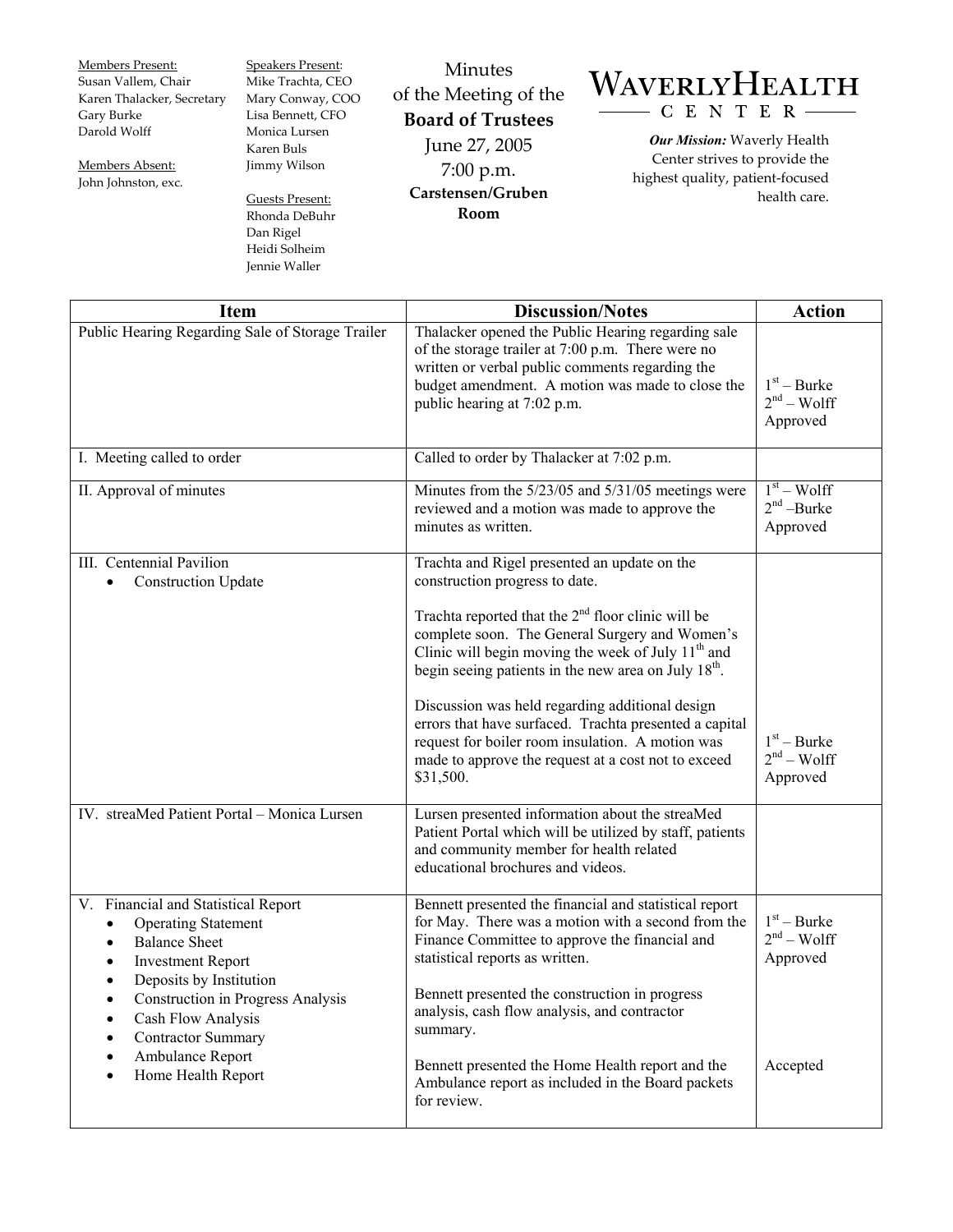| VI. Committee Reports<br>Performance Improvement<br>Environment of Care                                                                                                                                                                                                                                                                                                                         | The Performance Improvement, Environment of<br>Care committee minutes were presented as included<br>in the Board packets.                                                                                                                                                                                                                                                                                                                          | Accepted                                       |
|-------------------------------------------------------------------------------------------------------------------------------------------------------------------------------------------------------------------------------------------------------------------------------------------------------------------------------------------------------------------------------------------------|----------------------------------------------------------------------------------------------------------------------------------------------------------------------------------------------------------------------------------------------------------------------------------------------------------------------------------------------------------------------------------------------------------------------------------------------------|------------------------------------------------|
| VII. CORS Report $-1st$ Quarter                                                                                                                                                                                                                                                                                                                                                                 | Conway presented the 1 <sup>st</sup> quarter CORS report as<br>included in the Board packets. Conway also<br>presented benchmarking data that compares WHC to<br>other critical access hospitals in the University of<br>Iowa's network.                                                                                                                                                                                                           | Accepted                                       |
| VIII. Human Resources Report                                                                                                                                                                                                                                                                                                                                                                    | Buls presented the Human Resources statistical<br>report as included in the Board packets. The Board<br>requested additional information on what average<br>turnover rates are in the healthcare industry.                                                                                                                                                                                                                                         | Accepted                                       |
| IX. Performance Indicators Reports                                                                                                                                                                                                                                                                                                                                                              | Wilson described his work to date in compiling a<br>balanced scorecard for WHC. He presented reports<br>on financial and operating performance indicators.                                                                                                                                                                                                                                                                                         |                                                |
| X. C.E.O.'s Report<br>Organizational Chart                                                                                                                                                                                                                                                                                                                                                      | Trachta presented proposed changes in structure and<br>reporting relationships to the organizational chart. A<br>motion was made to approve the reporting changes<br>as presented.                                                                                                                                                                                                                                                                 | $1st$ – Thalacker<br>$2nd - Burke$<br>Approved |
| XI. Medical Staff Report                                                                                                                                                                                                                                                                                                                                                                        | Trachta reported that after the June Medical Staff<br>meeting, Dr. Morey assumed the role of Chief of<br>Staff, Dr. Skierka assumed the role of Vice Chair,<br>Dr. Poock assumed the role of Secretary, and Dr.<br>Owens assumed the role of Chief of Surgery.                                                                                                                                                                                     |                                                |
| XII. Old Business                                                                                                                                                                                                                                                                                                                                                                               | None.                                                                                                                                                                                                                                                                                                                                                                                                                                              |                                                |
| XIII. New Business<br>Appointment to the Medical Staff:<br>· Daniel Farrell, M.D.<br>Provisional to Regular Medical Staff<br>Privileges:<br>· Brandi Cassaday, PA-C<br>Continuation of Provisional Status:<br>• David Congdon, M.D.<br>Resignation from the Medical Staff:<br>Perry Comeau, CRNA<br>Reappointments to the Medical Staff:<br>Mary Margaret Heatley, PA-C<br>Angela Buttjer, PA-C | Trachta presented the appointment to the Medical<br>Staff, provisional to regular Medical Staff privileges,<br>continuation of provisional status, resignation from<br>Medical Staff, and reappointments to Medical Staff<br>as listed at left. The files have been reviewed by the<br>Executive Committee of the Medical Staff and are<br>recommended for approval. A motion was made to<br>approve each of the items as individually considered. | $1st$ – Thalacker<br>$2nd - Wolf$<br>Approved  |
| New/Revised Policies:<br>Inpatient Concurrent Coding - HIM<br>- Patient Visitors - Patient Care<br>• Alarm Call List - Center Pharmacy<br>■ Weekend Package – ER<br>Agency Personnel - HR                                                                                                                                                                                                       | Trachta presented the new/revised policies as listed<br>at left, and included in the Board packets. A motion<br>was made to approve the policies as written and<br>individually considered.                                                                                                                                                                                                                                                        | $1st - Burke$<br>$2nd - Wolf$<br>Approved      |
| Medical Staff Bylaws, Rules &<br>Regulations Changes - Re: Temporary<br>Privileges                                                                                                                                                                                                                                                                                                              | Trachta presented the Medical Staff Bylaws, Rules &<br>Regulations changes regarding temporary privileges<br>as included in the Board packets. A motion was<br>made to approve the changes to the Bylaws as<br>written.                                                                                                                                                                                                                            | $1st$ – Thalacker<br>$2nd - Wolf$              |